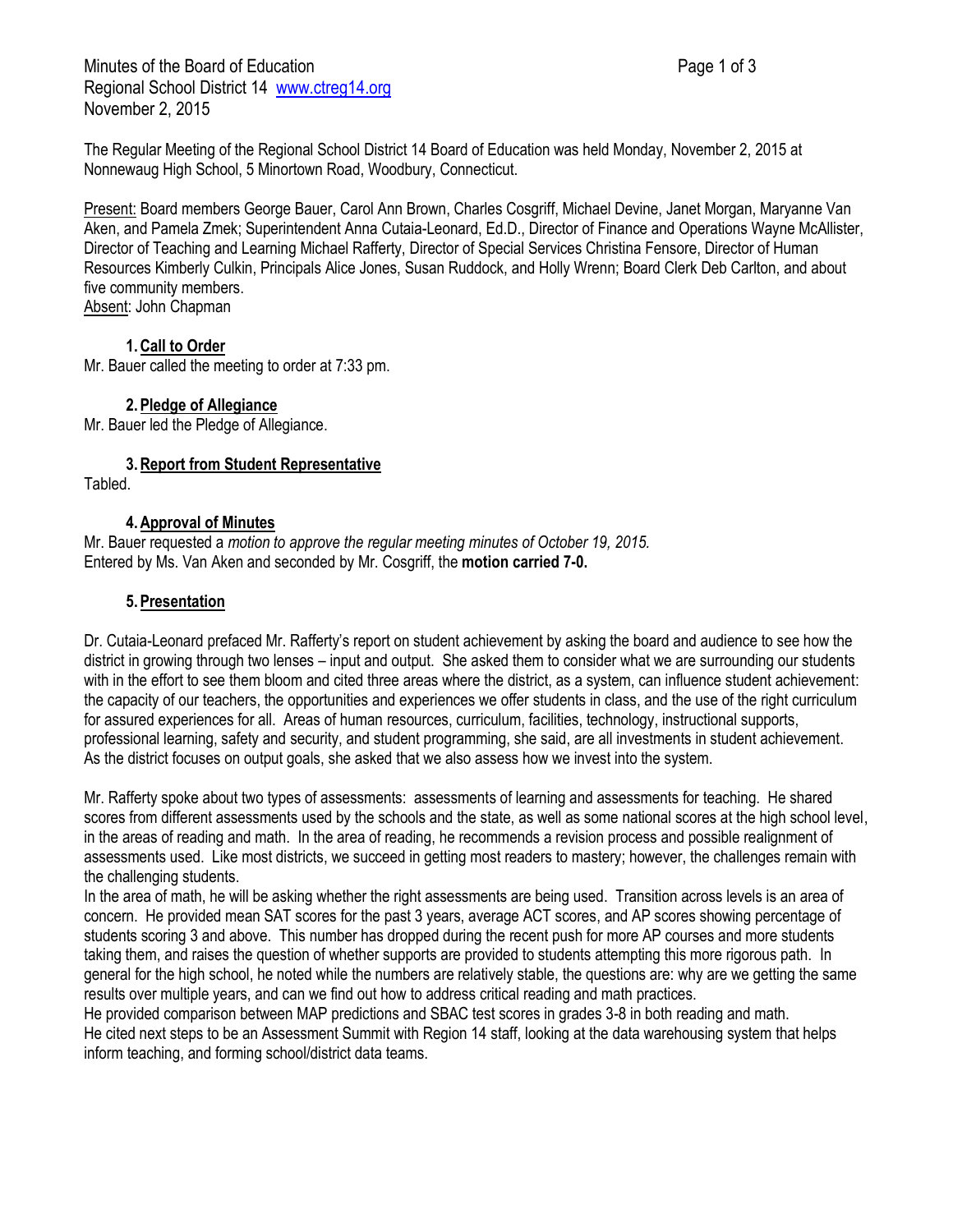## **6. Information and Proposals**

## A. Committee reports

Ms. Van Aken reported on the most recent meeting of the Ad hoc Safety Committee, on 10/23, at which members discussed the camera installation progress, plans for Incidence Response training, and heard about National Crime Prevention Coalition training.

Ms. Zmek's Public/Community Relations Committee met prior to the BoE meeting, and discussed community surveys and newsletters planned for January. They will meet again prior to the second January BoE meeting.

## B. Superintendent's Report

Dr. Cutaia-Leonard asked Board members to weigh in on next steps, and to help her prioritize needs for budget planning. Mr. Bauer cited curriculum, professional learning, and teaching/learning as district priorities. Appropriate assessments and getting the educators what they need is important to him.

Ms. Van Aken identified curriculum, specifically math, as a priority, along with teaching/learning and getting the biggest bang for the buck for students.

Mr. Cosgriff agreed that the math curriculum is a priority, adding that business partnerships will make math more relevant to students.

Ms. Morgan added ongoing maintenance of the buildings in order to maintain them at their current level and to avoid major projects coming about due to deferred maintenance. Moving technology forward, she said, goes hand in hand with curriculum. She stressed watching the dollars and cents in light of the upcoming building project.

Ms. Brown urged using what we've got and using those things well. She urged keeping what is good in the current curriculum and using resources as efficiently as possible.

Mr. Devine wants to understand the utilization of chromebooks in classrooms and how much they are being used. He urged showing how well tools are used and telling about plans for continued use.

Ms. Van Aken added that communicating the budget process as a whole, telling the story as was done so well last year, will be important. Telling the people what we did with what they gave us is very helpful.

Dr. Cutaia-Leonard also provided a finalized budget calendar for board members' review. She walked them through dates from 2/29/16 on, as these had changes from the calendar previously seen. She confirmed that all board members were in agreement with this schedule. It will be published and shared out to the towns.

## C. Board Chair's Comments

None, though Mr. Bauer said he had looked forward to Mr. Rafferty's presentation and found it valuable.

# **7.Privilege of the Floor**

None.

Ms. Brown commented on audience member Pat DiSarro's French horn playing daughter and the wonderful contributions of the Music Foundation.

Ms. Morgan asked if Trick or Treat Street would return to the high school next year and was told that is not yet known.

## **8.Business Requiring Board Action**

None.

# **9.Announcement of Future Meetings**

Mr. Bauer reviewed upcoming meetings: **Tuesday**, November 17, 2015, BoE Regular Meeting, NHS Monday, December 7, 2015, BoE Regular Meeting, NHS

Monday, December 21, 2015, BoE Regular Meeting, NHS